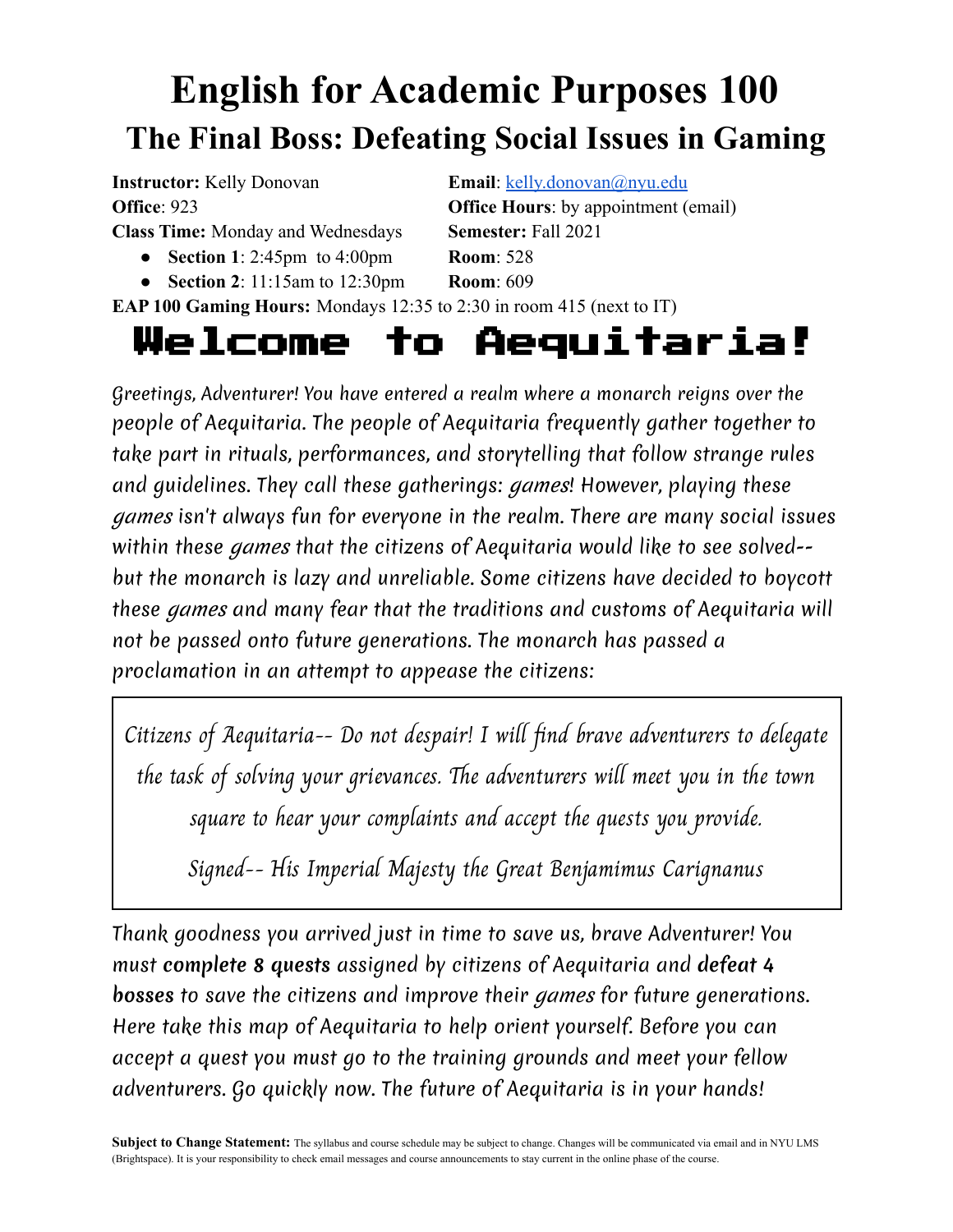# Map of Aequitaria **(NYU LMS (Brightspace))**

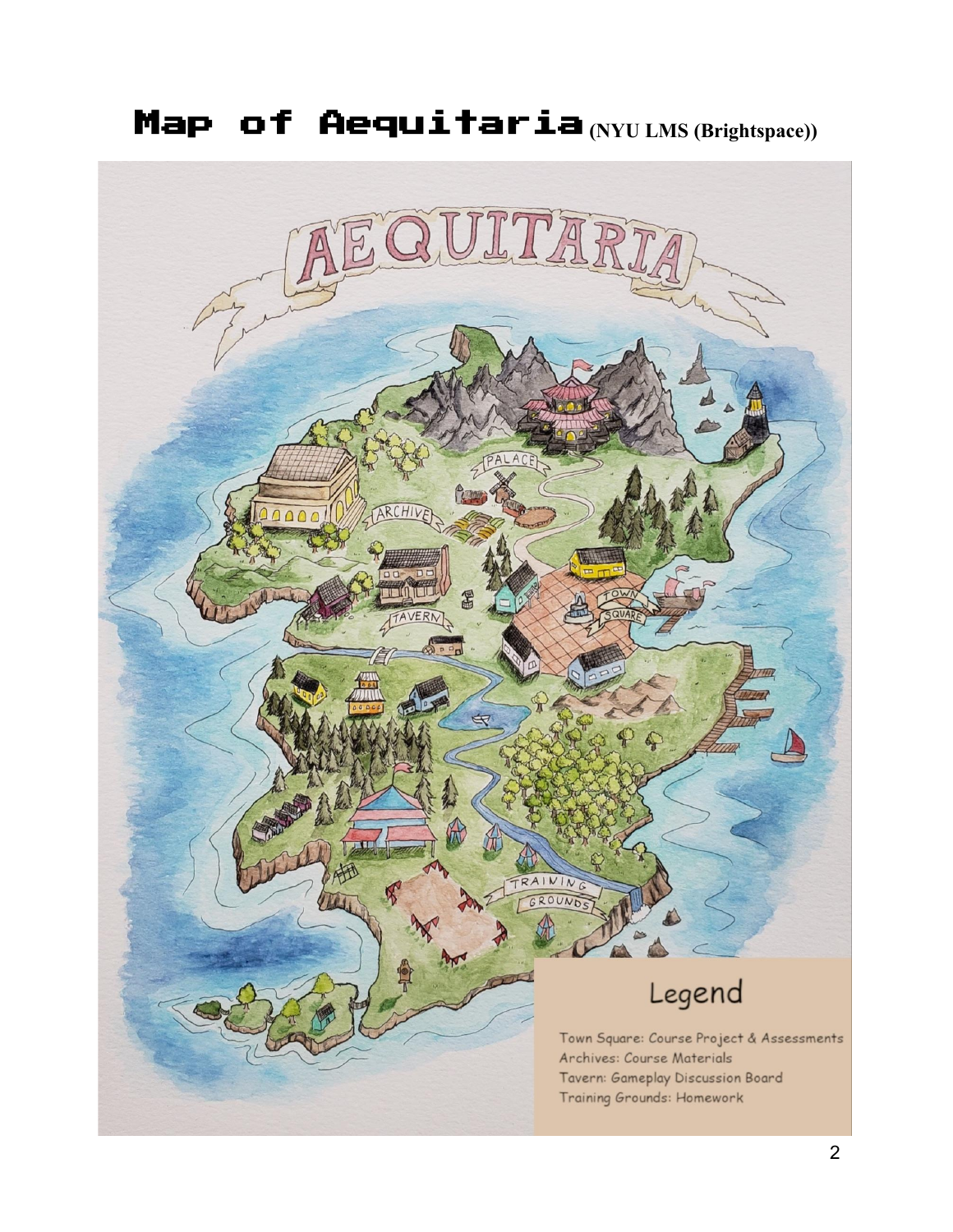# **Course Calendar and [Materials](https://docs.google.com/document/d/1rbZBcUvO8I4ddSdQZDKdEdccUawiVmtpFzF7jyGu4_c/edit)**

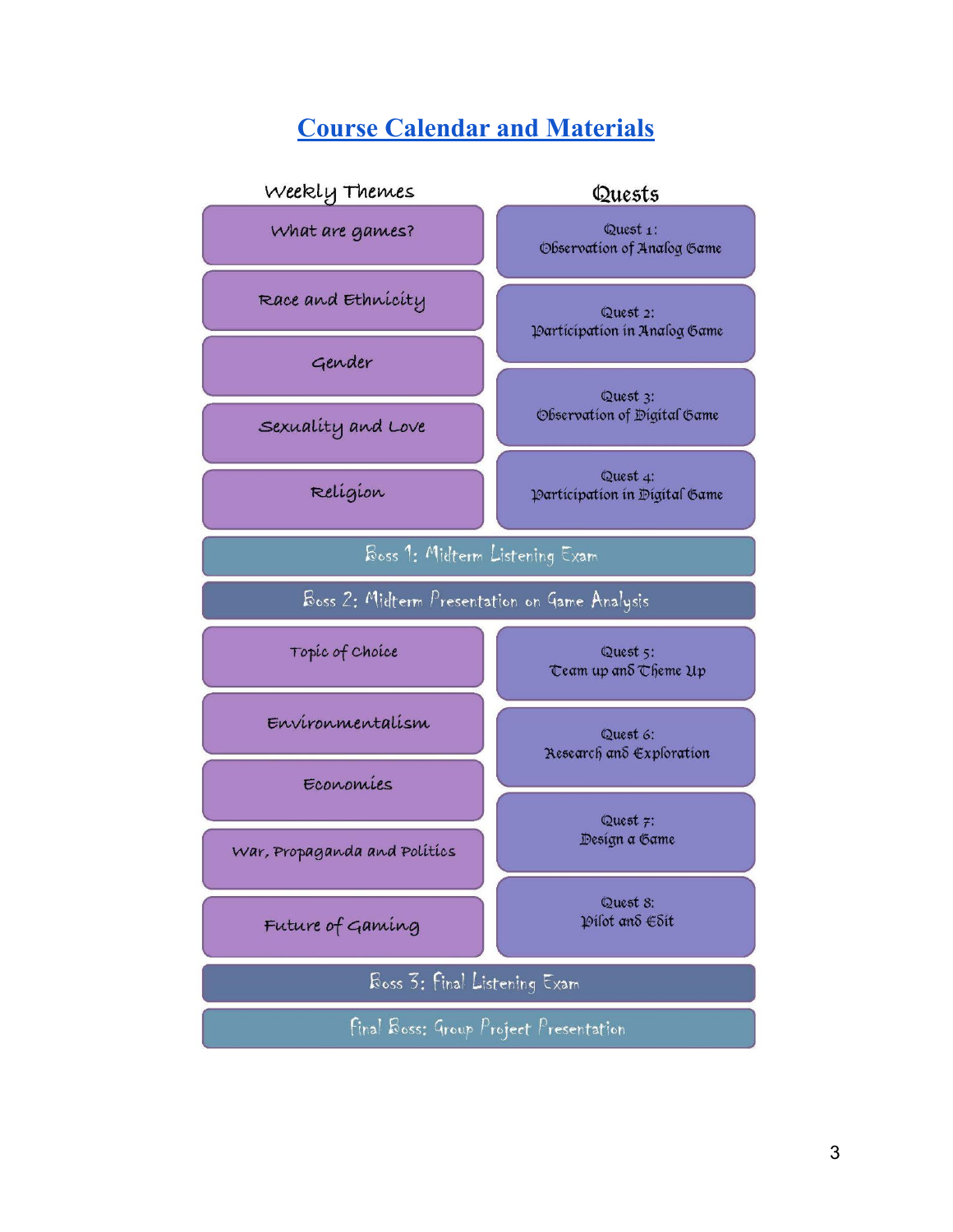# **Course Overview and Learning Outcomes**

The freshman English for Academic Purposes (EAP) course is designed to help you develop the high-level language, communication, and critical thinking skills you need to be successful in an English-speaking university. While the primary emphasis is on speaking and listening, you will also practice reading and writing. The courses are designed to help you acquire skills that can be transferred to your future professional and personal lives, and to help you cultivate an interest in issues that cross disciplines, an important part of a well-rounded, liberal arts education. This course will be a discussion-based seminar. As such, you will be required to read and prepare for class in advance—with the intention to actively listen and participate in group and class discussions. You should be prepared to think critically about the topics by applying, critiquing, analyzing, and synthesizing information. In addition, you will be conducting a project outside of class that is designed to foster engagement with the larger Shanghai community.

#### **Upon Completion of this Course, students will be able to:**

- A. Prepare and deliver short presentations with coherence, grammatical accuracy, and critical thinking. Presentations should include a demonstrated ability to deploy both a range of general academic vocabulary and a basic conceptual vocabulary related to social issues and gaming at a threshold level.
- B. Select relevant information from both primary and secondary sources, including recorded lectures, talks, or other multimedia related to social issues and gaming.
- C. Summarize, paraphrase, and quote from a variety of sources (e.g., primary and secondary, recorded lectures, readings, and/or other multimedia). This includes the ability at a threshold level to effectively and properly refer to sources in oral presentations.
- D. Synthesize relevant information (e.g. that mentioned in (b) and (c)). Utilize this information to support and develop own ideas and reflections.
- E. Regularly interact with group members effectively and respectfully in a variety of class activities, including but not limited to discussions and question/answer sessions after presentations.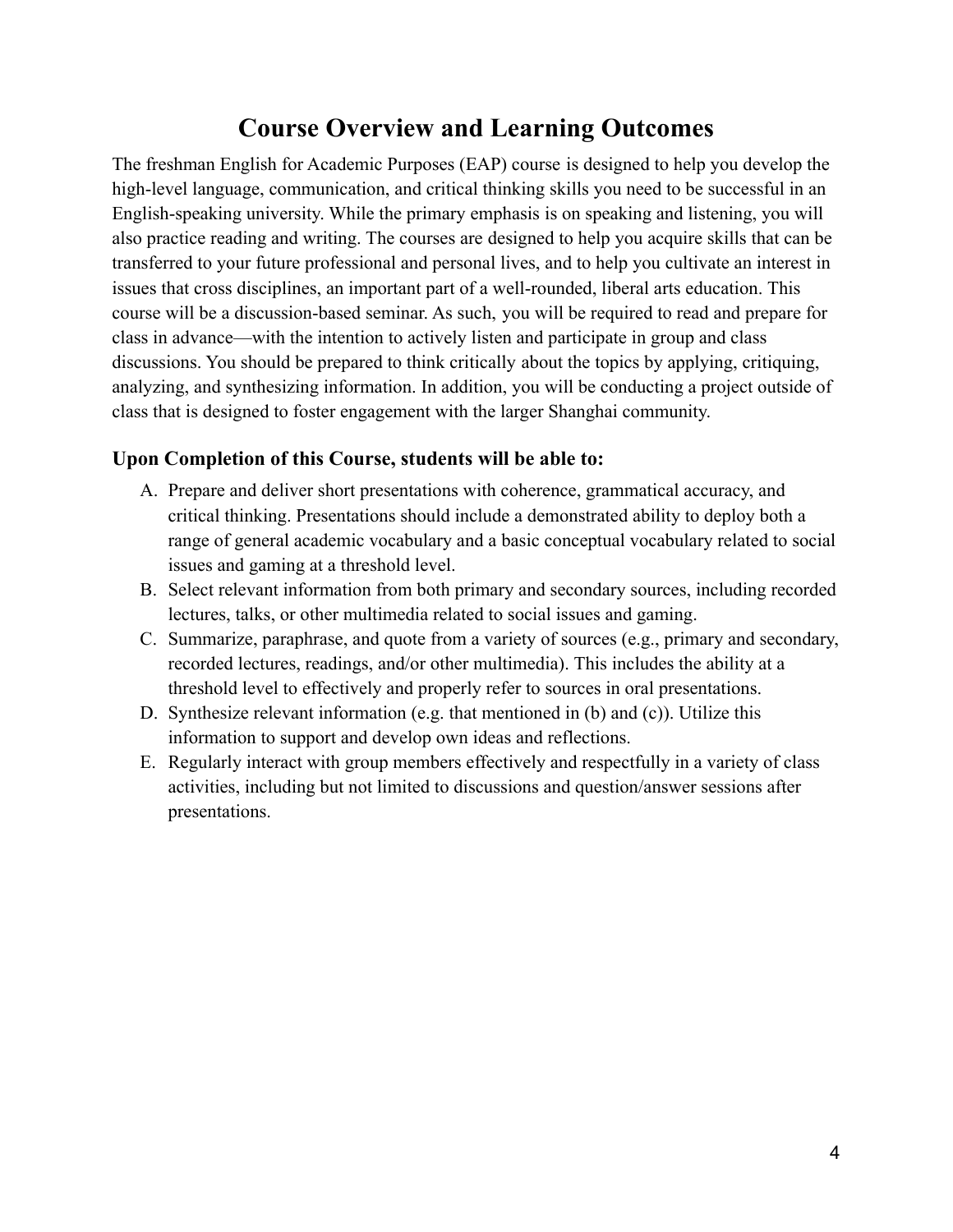# **Course Grade Calculation**

#### **Grade Breakdown**

| <b>Assignments</b>                                                                                                           | % of Final Grade |
|------------------------------------------------------------------------------------------------------------------------------|------------------|
| Boss 1: Midterm Listening Exam                                                                                               | 15               |
| Boss 2: Midterm Presentation                                                                                                 | 15               |
| Boss 3: Final Listening Exam                                                                                                 | 25               |
| Final Boss: Group Project Presentation                                                                                       | 25               |
| Participation<br>Quests $1-8 = 10\%$<br>Gameplay Discussion Board Posts - 5%<br>All other assignments and self-assessment-5% | 20               |

## **Grade Cut-Offs:**

|      | $100 - 92.5\%$   | $\mathbf C$ | $77.49 - 72.5\%$ |
|------|------------------|-------------|------------------|
| $A-$ | $92.49 - 90\%$   | $C-$        | $72.49 - 70\%$   |
| $B+$ | $89.99 - 87.5\%$ | $D+$        | $69.99 - 67.5\%$ |
| B    | $87.49 - 82.5\%$ | D           | $67.49 - 60\%$   |
| $B-$ | $82.49 - 80\%$   | F           | 59.99% and under |
| $C+$ | $79.99 - 77.5\%$ |             |                  |

### **Grade Updates and 1-On-1 Conferences:**

You will have a scheduled 1-on-1 conference with the instructor after defeating Boss 2. At this time, the instructor will give you an update on your progress in the course. Additionally, your grade will be visible in the NYU LMS (Brightspace) gradebook.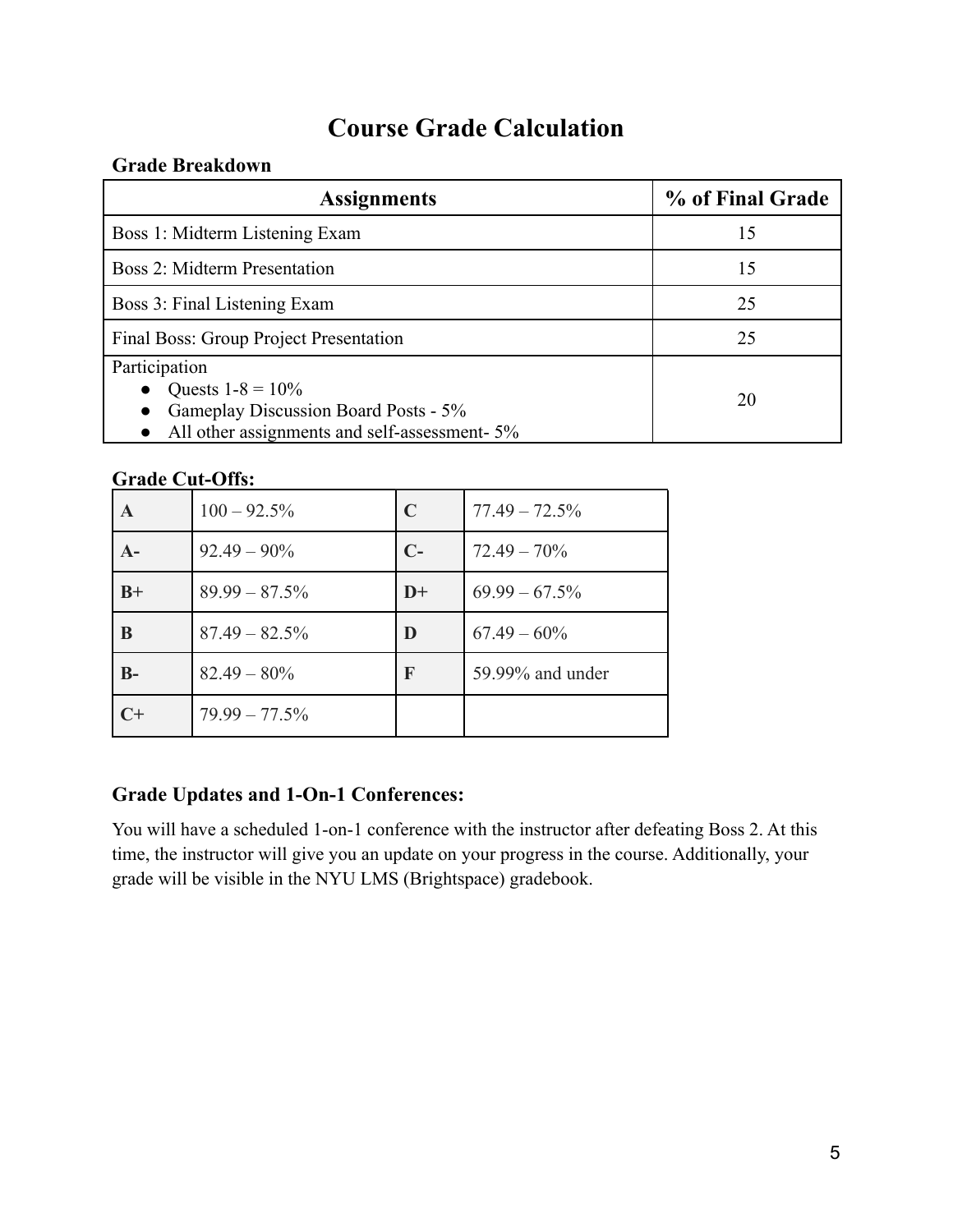# **Assignment Descriptions**

### **Bosses**

#### **Boss 1 and Boss 3: Midterm and Final Listening Exam**

During this course you will have two listening exams. The midterm is 15% of the total course grade and the final exam is 25% of the total course grade. The exams will consist of one approximately 20-minute, video-based lecture to watch during class time. You will apply various listening and note-taking strategies to help you answer the questions. Question types will include listing, true-false, short answer, and paragraph synthesis writing. Descriptions of Boss 1 and 3 can be found in our NYU LMS (Brightspace) in the Town Square of Aequitaria.

#### **Boss 2: Individual Midterm Presentation (3-4 minutes)**

15% of the total course grade will come from how well the adventurer fares against Boss 2 (performance during the midterm presentation). An assignment Description of Boss 2 can be found in our NYU LMS (Brightspace) in the Town Square of Aequitaria.

#### **Final Boss: Group Project Presentation (4-5 minutes per person)**

25% of the total course grade will come from how well the adventurer fares against the Final Boss (individual performance during the final group presentation). An assignment Description of the Final Boss can be found in our NYU LMS (Brightspace) in the Town Square of Aequitaria.

# **Participation**

#### **Preparedness and Activeness in Class**

Adventurers must come prepared to play. This includes bringing and supplies (paper, pencils, laptops, etc.) necessary and being prepared to discuss the weekly theme or any ungraded homework assignments. You will track your own participation in a self-assessment document that gains your Adventurer experience points. Your self-assessment will be crucial during 1-on-1 meetings with the instructor regarding your performance in the class. In addition, you should be prepared to allot a minimum of **2 hours to game play outside of class each week**.

#### **Homework Assignments and Quizzes**

Homework Assignments and Quizzes can be found in NYU LMS (Brightspace) in the Training Grounds of Aequitaria. Your course assignments will count towards 5% of your course participation grade. Assignments and quizzes might include:

- Videos to watch and take notes on
- Articles to read and take notes on
- Reading or listening comprehension and vocabulary quizzes
- Other assignments as indicated in the Training Grounds

#### **Gameplay Discussion Board**

Gameplay Discussion Boards can be found in our NYU LMS (Brightspace) in the Tavern of Aequitaria. You must complete **4 out of the 8 discussion board prompts** during the semester. Each discussion board will open and close at the assigned week on the calendar with the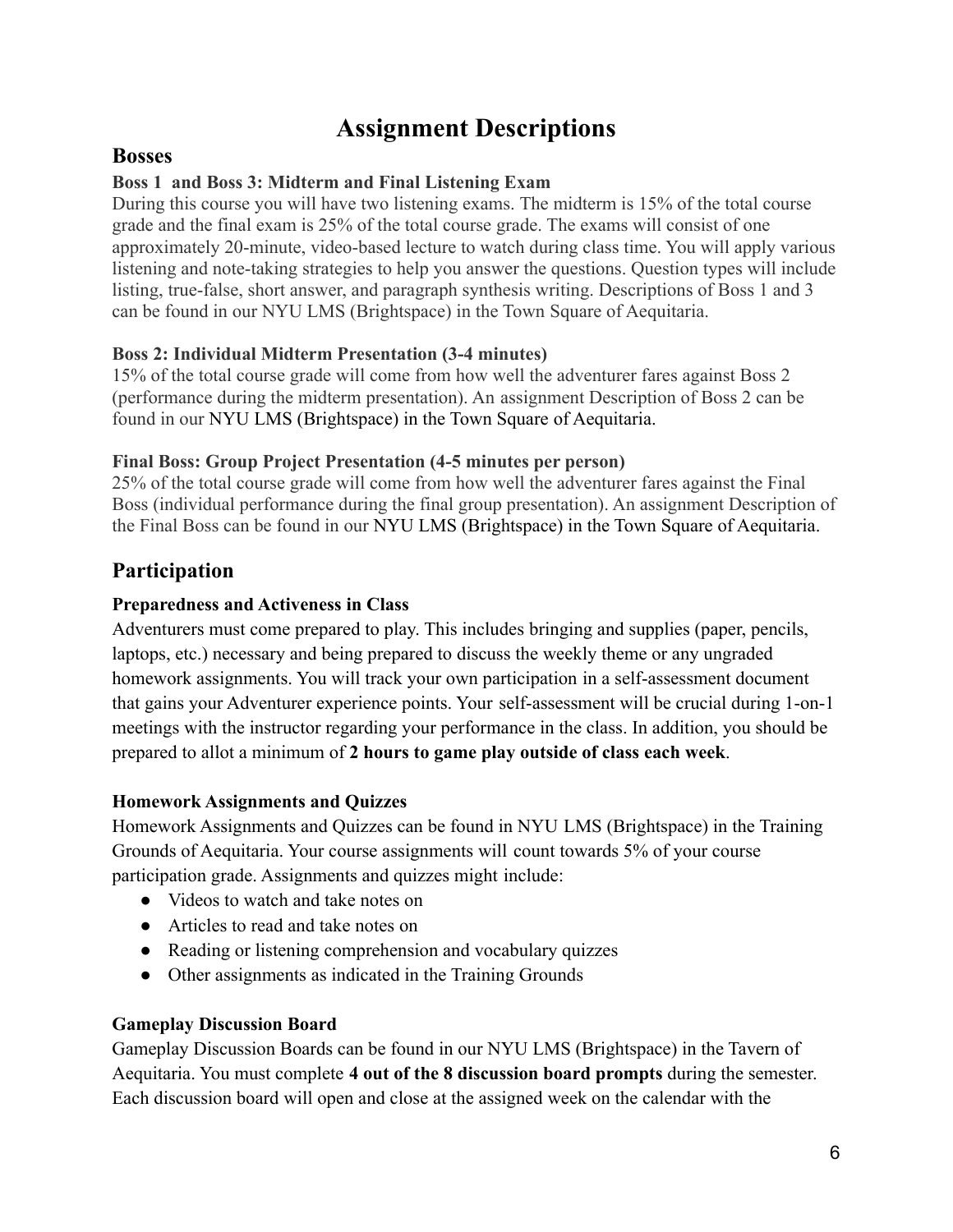corresponding theme. Go to the Tavern in Aequitaria to read the prompts. The Gameplay Discussion board posts count as 5% of your total participation grade.

#### **Quests 1-8**

You will be working on a course long experiential learning project. The first half of the semester your work will be individual and help prepare you for the midterm presentation (Boss 2). The second half of the semester will be group work and help prepare you for the final presentation (The Final Boss). Descriptions of the Quests can be found in our NYU LMS (Brightspace) in the Town Square of Aequitaria. Quests 1-8 count as 10% of your total participation grade.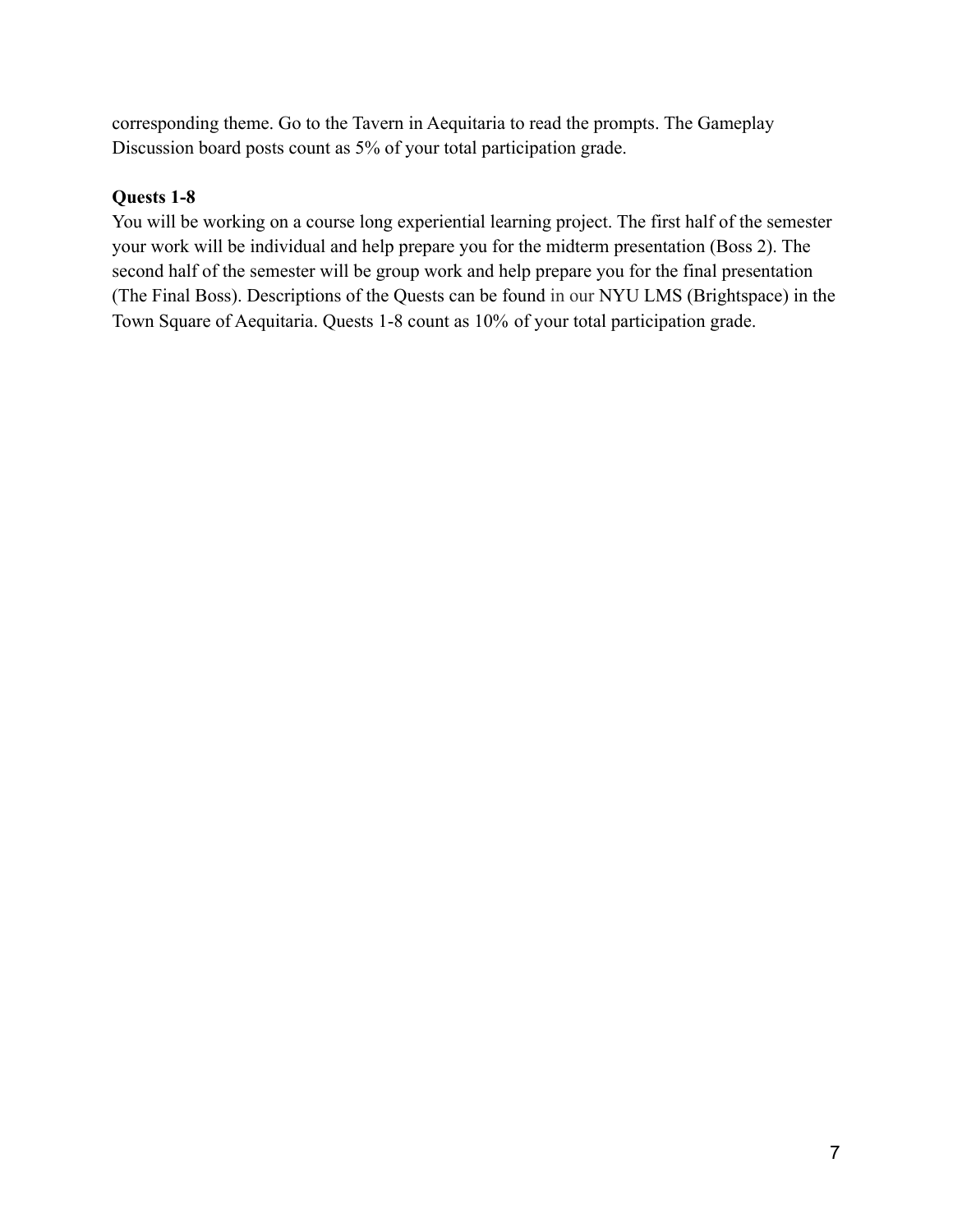# **Course Materials**

### **Course Calendar**

Please see the [training schedule](https://drive.google.com/file/d/11mHAaB5XmjtC3HTr0HdLoiFSJJ4IVpPH/view?usp=sharing) in the Training Grounds of Aequitaria (NYU LMS) (Brightspace)) for weekly themes, class meetings, Boss Event dates, and weekly video and reading assignments.

# **Electronic Reserves**

Students can access course readings using their NYU credentials for courses they currently enrolled in at [https://ares.library.nyu.edu/.](https://ares.library.nyu.edu/)

## **Games, Apps, and Software**

To play "The Final Boss: Defeating Social Issues in Gaming" you will need access to the following games, applications, and/or software:

- NYU Email, google drive, LMS (Brightspace), and google chat
- Flipgrid
- Padlet
- Quizlet

There will be tasks that require you to either play or observe games. You are \*not\* required to purchase any new games for this class. However, you are encouraged to meet new people in the Shanghai community and play games with them. You may also wish to download various free games and demos on the Google Play store, Apple app store, or Steam. If you have a console (Xbox, Playstation, Switch, etc.) please consider inviting other adventurers to join you in play. The instructor will make available her Nintendo Switch and various board games at her office (by appointment) and during EAP 100 Gaming Hours. There are several [gaming groups](https://docs.google.com/spreadsheets/d/1P6tPEsO7GzQKP1WmO7hjxX1l1n0tvxPpnvA-GkUQmDo/edit#gid=0) in the community where you may also play or observe-- See the Scribe in the Archives of Aequitaria to sign-up.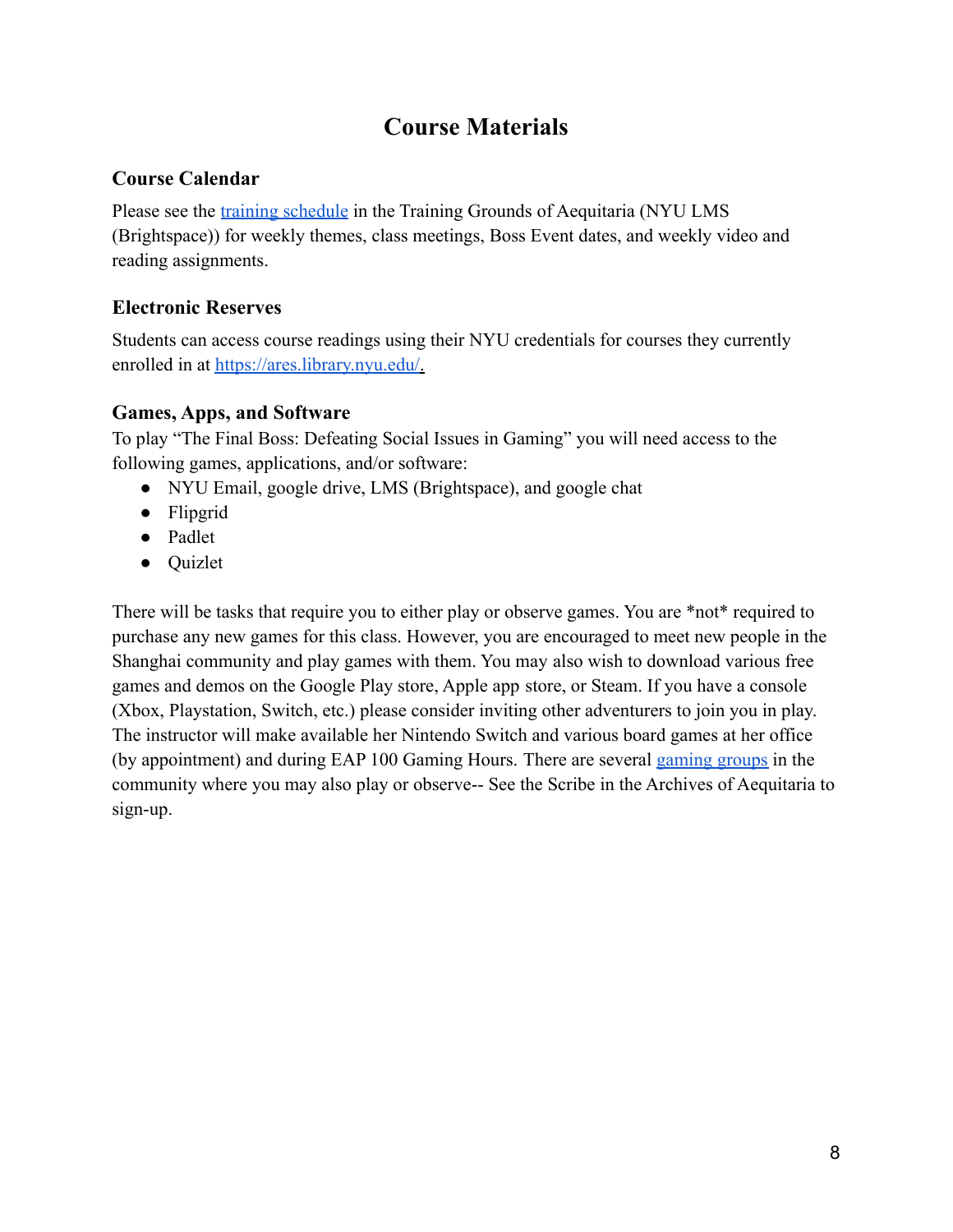# **Course Policies**

## **Temperature Control in the Classroom**

Please do not touch the thermostat in the classroom. Classrooms in the United States are much colder than in China. The temperature is kept low because the instructor is moving around and trying to make the class as exciting for you as possible.Your instructor is American, and she will likely keep the room colder than you would prefer. **It is highly recommended that you bring a sweater or jacket to class if you're easily cold.**

### **Late Assignments**

Assignments are due **at the date and time indicated in NYU LMS (Brightspace)**. The late penalty for homework is one third of a letter grade per day (an A becomes an A-, etc.). There will be no excuse for late Quest or Boss Completions unless prior permission is granted from the instructor or the student has reasonable accommodation based on a qualified disability registered with the [Moses Center for Student Accessibility.](https://www.nyu.edu/students/communities-and-groups/student-accessibility.html)

# **Attendance and Tardiness**

You are expected to attend *all* scheduled classes. If you are unable to attend a class, notify me *before* that class. The instructor will notify you via email each time you are marked as absent or tardy to class and remind you of course policy. You are expected to contact the instructor and make up all the work for missed classes. Grading of the late assignments will follow the criteria above.

#### **Absences and Grades when student demonstrates poor communication and lack of make-up work:**

- 2 absences will lead to a 0 for your participation grade
- 3 absences will lead to a 20% reduction in your final grade.
- 4 absences will lead to failure of the course.

### **Absence Exceptions**

*Observance of Religious Holidays:* You may miss class for the observance of religious holidays. If you anticipate being absent because of religious observance, notify me in advance so we can create a plan for making up missed work. For more on this policy:

[https://www.nyu.edu/about/policies-guidelines-compliance/policies-and-guidelines/university-cal](https://www.nyu.edu/about/policies-guidelines-compliance/policies-and-guidelines/university-calendar-policy-on-religious-holidays.html) [endar-policy-on-religious-holidays.html](https://www.nyu.edu/about/policies-guidelines-compliance/policies-and-guidelines/university-calendar-policy-on-religious-holidays.html)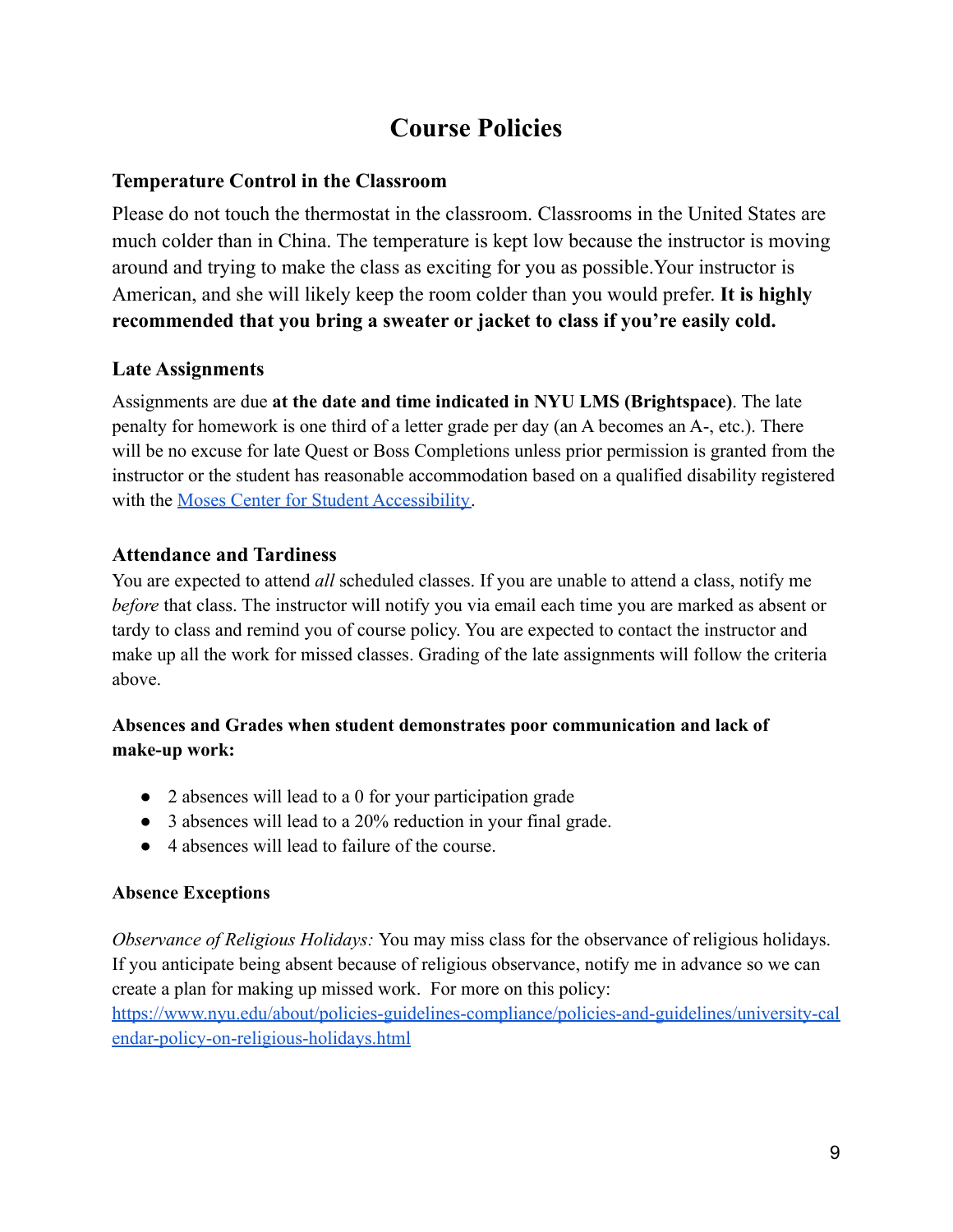*Competitions, Conferences, Presentations:* You are permitted to be absent from classes to participate in competitions, conferences, and presentations, either at home or out of town, as approved by the Associate Provost for Academic Affairs. Review the Undergraduate Bulletin for the conditions you must meet to obtain approval for this kind of absence.

*Extended Illness:* If you are ill and need to miss more than one week of classes, you must speak to the Health & Wellness Office. Once Health and Wellness verifies the reasons for your extended absence, I will consult with Academic Affairs and recommend the best course of action. I will not look at doctors' notes, both for your health privacy reasons and because I cannot verify the authenticity or content of the notes.

#### **Tardiness**

Punctual arrival is mandatory for this class. Be on time. Please do not leave in the middle of class unless it is an emergency. Tardiness of more than 10 minutes will count as an absence. Habitual tardiness of less than 10 minutes will count as an unexcused absence.

## **Public Health Requirements and COVID-19 Student Code of Conduct**

You are expected to comply with the COVID-19 Student Code of Conduct. If you violate the COVID-19 Student Code of Conduct or fail to follow your instructor's related warnings, you may be asked to leave the classroom and/or may be subject to disciplinary action. You may review the Code on [NYU Shanghai's Community Standards](https://shanghai.nyu.edu/campuslife/community-standards) page.

### **Electronic Devices**

*Mobile Devices:* You may not use mobile devices in class unless otherwise indicated.

*Recording Class:* To ensure the free and open discussion of ideas, you may not record classroom lectures, discussion and/or activities without my advance written permission; any such recording can be used solely for your own private use. If you have approved accommodations from the Office of Disability Resources permitting the recording of class meetings, you must present the accommodation letter to me in advance of any recording. Distribution or sale of class recordings is prohibited without the written permission of the instructor and other students who are recorded.

### **Instructional Technology**

*Email Communication:* I will contact you regularly via the NYU LMS (Brightspace). You should check for emails from me (reminders, logistics, updates, etc.) at the email address connected to NYU LMS (Brightspace). Please note that I will try to respond to your emails within 24 hours. Do not expect immediate responses to emails sent late at night or on the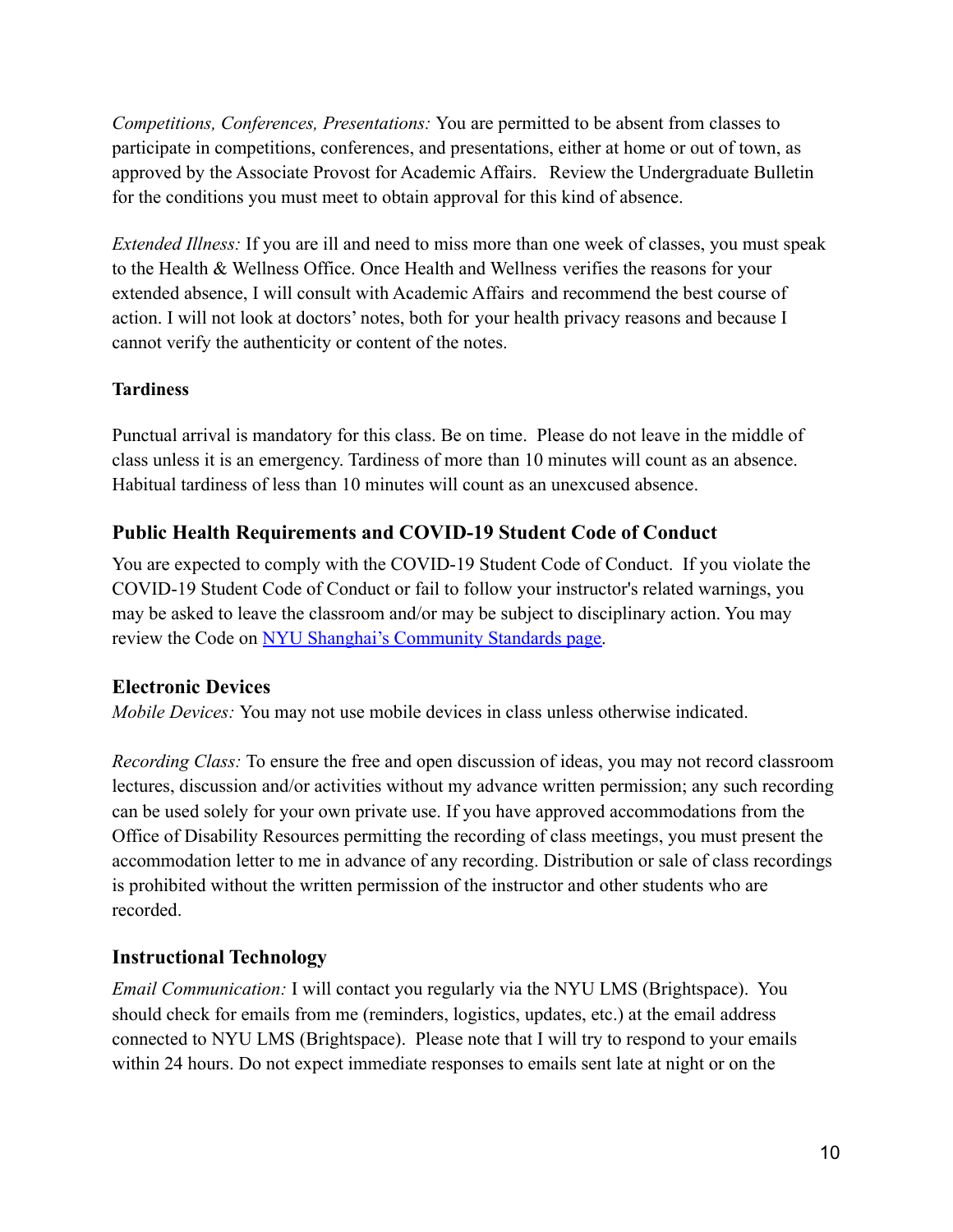weekends. Do not send multiple emails regarding the same topic within a 48 hour period. All emails to the instructor should include:

- A subject line with brief summary of email contents
- A signature at the end of the email which includes:
	- Your English and Chinese Name (in pinyin)
	- Your Section Number
	- Your NetID

*Assignment Notification:* All assignments will be posted to our class NYU LMS (Brightspace) Site. You are responsible for looking at NYU LMS (Brightspace) after each class period to learn about the next homework assignment.

*Instructional Technology Tools and Assistance:* If you need background on specific instructional technology tools, such as Zoom, NYU LMS (Brightspace) and Voicethread, check the [RITS](https://wp.nyu.edu/shanghai-online_learning/) [Student Toolkit](https://wp.nyu.edu/shanghai-online_learning/). You may also email shanghai.rits@nyu.edu for assistance.

# **Academic Honesty/Plagiarism**

Carefully read NYU Shanghai's *Statement on Academic Integrity* (in the [Undergraduate](https://shanghai.nyu.edu/academics/curriculum/bulletin) [Bulletin\)](https://shanghai.nyu.edu/academics/curriculum/bulletin). Breaches of academic integrity could result in failure of an assignment, failure of the course, or other sanctions, as determined by the Academic Affairs office.

### **Disability Disclosure Statement**

NYU Shanghai is committed to providing equal educational opportunity and participation for students with disabilities. It is NYU Shanghai's policy that no student with a qualified disability be excluded from participating in any NYU Shanghai program or activity, denied the benefits of any NYU Shanghai program or activity, or otherwise subjected to discrimination with regard to any NYU Shanghai program or activity. Any student who needs a reasonable accommodation based on a qualified disability should register with the [Moses Center for Student Accessibility](https://www.nyu.edu/students/communities-and-groups/student-accessibility.html) for assistance. Students can [register online](https://www.nyu.edu/students/communities-and-groups/student-accessibility/academic.html) through the Moses Center and can contact the Academic Accommodations Team at [shanghai.academicaccommodations@nyu.edu](mailto:shanghai.academicaccommodations@nyu.edu) with questions or for assistance.

### **Title IX Statement**

Title IX of the Education Amendments of 1972 (Title IX) prohibits discrimination on the basis of sex in educational programs. It protects victims of sexual or gender-based bullying and harassment and survivors of gender-based violence. Protection from the discrimination on the basis of sex includes protection from being retaliated against for filing a complaint of discrimination or harassment. NYU Shanghai is committed to complying with Title IX and enforcing University policies prohibiting discrimination on the basis of sex. Mary Signor, Executive Director of the Office of Equal Opportunity, serves as the University's Title IX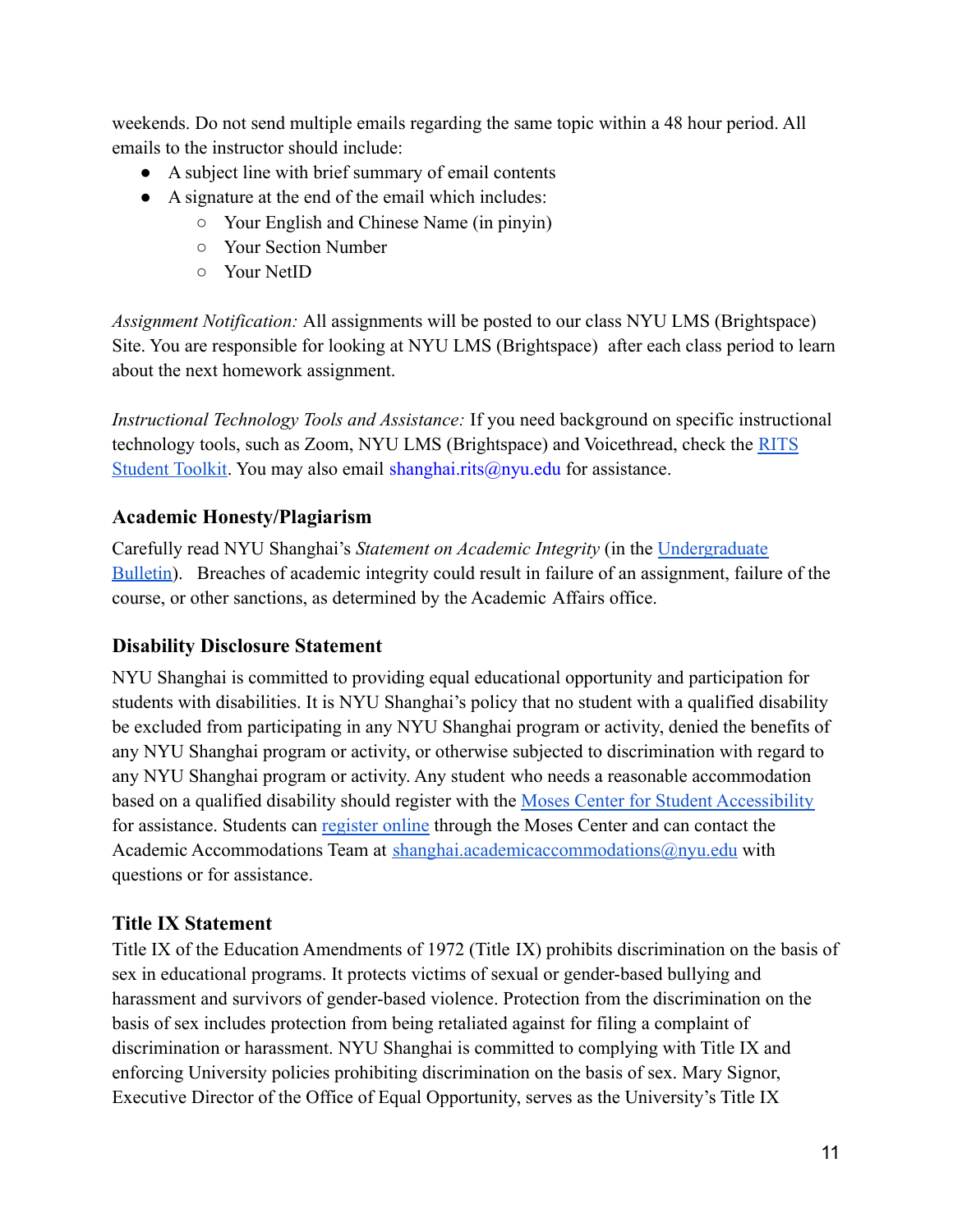Coordinator. The Title IX Coordinator is a resource for any questions or concerns about sex discrimination, sexual harassment, sexual violence, or sexual misconduct and is available to discuss your rights and judicial options. University policies define prohibited conduct, provide informal and formal procedures for filing a complaint and a prompt and equitable resolution of complaints.

#### **Links to the Title IX Policy and related documents:**

- [Sexual Misconduct, Relationship Violence, and Stalking](https://www.nyu.edu/about/policies-guidelines-compliance/policies-and-guidelines/sexual-misconduct--relationship-violence--and-stalking-policy.html) Policy
- [Procedures for Complaints Against Students](https://www.nyu.edu/about/policies-guidelines-compliance/policies-and-guidelines/test-reporting--investigating--and-resolving-sexual-misconduct--rela.html)
- [Procedures for Complaints Against Employees](https://www.nyu.edu/about/policies-guidelines-compliance/policies-and-guidelines/reporting--investigating--and-resolving-sexual-misconduct--relat.html)
- [Resource Guide for Students](https://www.nyu.edu/about/policies-guidelines-compliance/policies-and-guidelines/sexual-misconduct--relationship-violence--and-stalking-resource-.html)
- [Resource Guide for Employees](https://www.nyu.edu/about/policies-guidelines-compliance/policies-and-guidelines/sexual-misconduct--relationship-violence--and-stalking-resource-0.html)